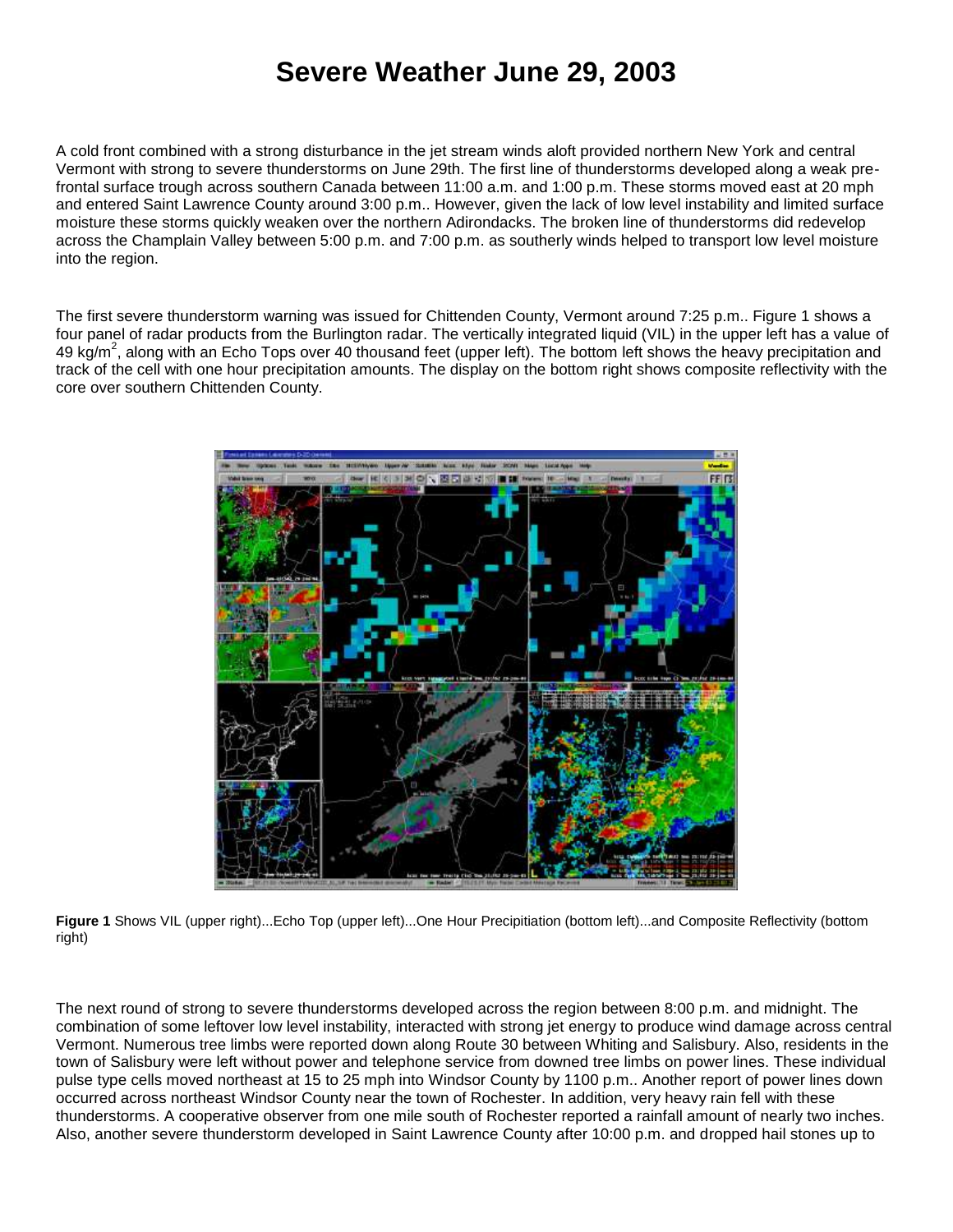The second severe thunderstorm warning was issued for Saint Lawrence County at 10:15 p.m.. This was verified by half dollar size hail near Fowler at 10:20 p.m.. The four panel display below shows a VIL of 55 kg/m<sup>2</sup> (upper right) entering southwest Saint Lawrence County...ECHO TOP near 40 thousand feet (upper left)...one to two inch One Hour Precipitation (lower left...and Composite Reflectivity (bottom right)...along with lightning activity.



Figure 2 Shows four panel of VIL (upper right)... Echo Top (upper left)...One Hour Precipitation (bottom right)...and Composite Reflectivity (bottom left).

The last sets of warnings were issued for central and southern Vermont around 11:00 p.m.. This four-panel radar display shows the storms as they entered central and southern Vermont. The upper left display shows a VIL Value of 43 kg/m<sup>2</sup>, along with a Echo Top ( upper right) of 43 thousand feet. The bottom left shows one hour precipitation values approaching 2 inches.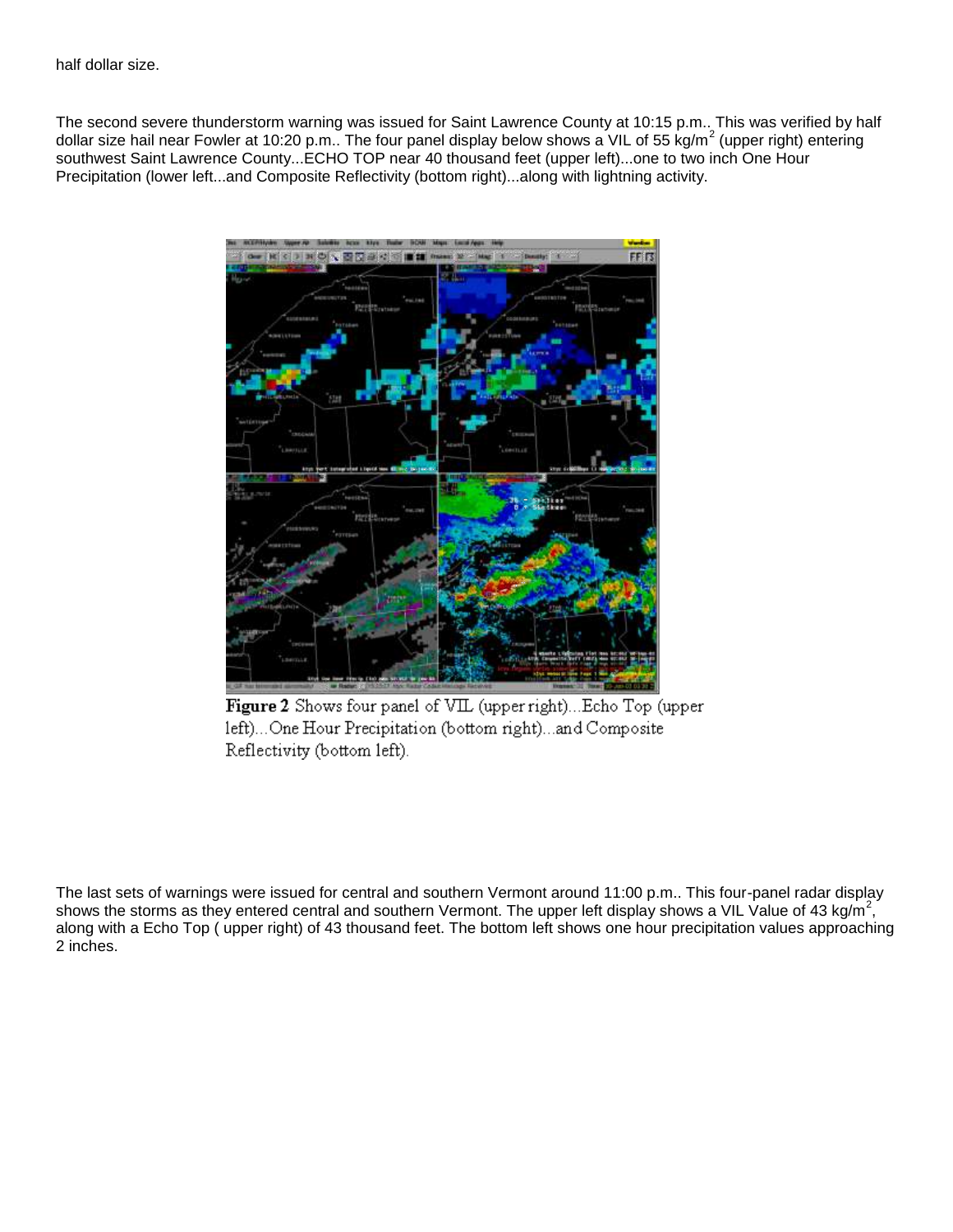

Figure 3 Four Panel shows VIL (upper right)... Echo Top (upper left)...One Hour Precipitation (bottom left)...and Composite Reflectivity (bottom right)

Note: Large VIL values indicate potential of large hail.

Below is a display showing the locations of severe weather reports across northern New York and central Vermont. Also, shown is the local storm report of wind damage and hail that occurred from the storms.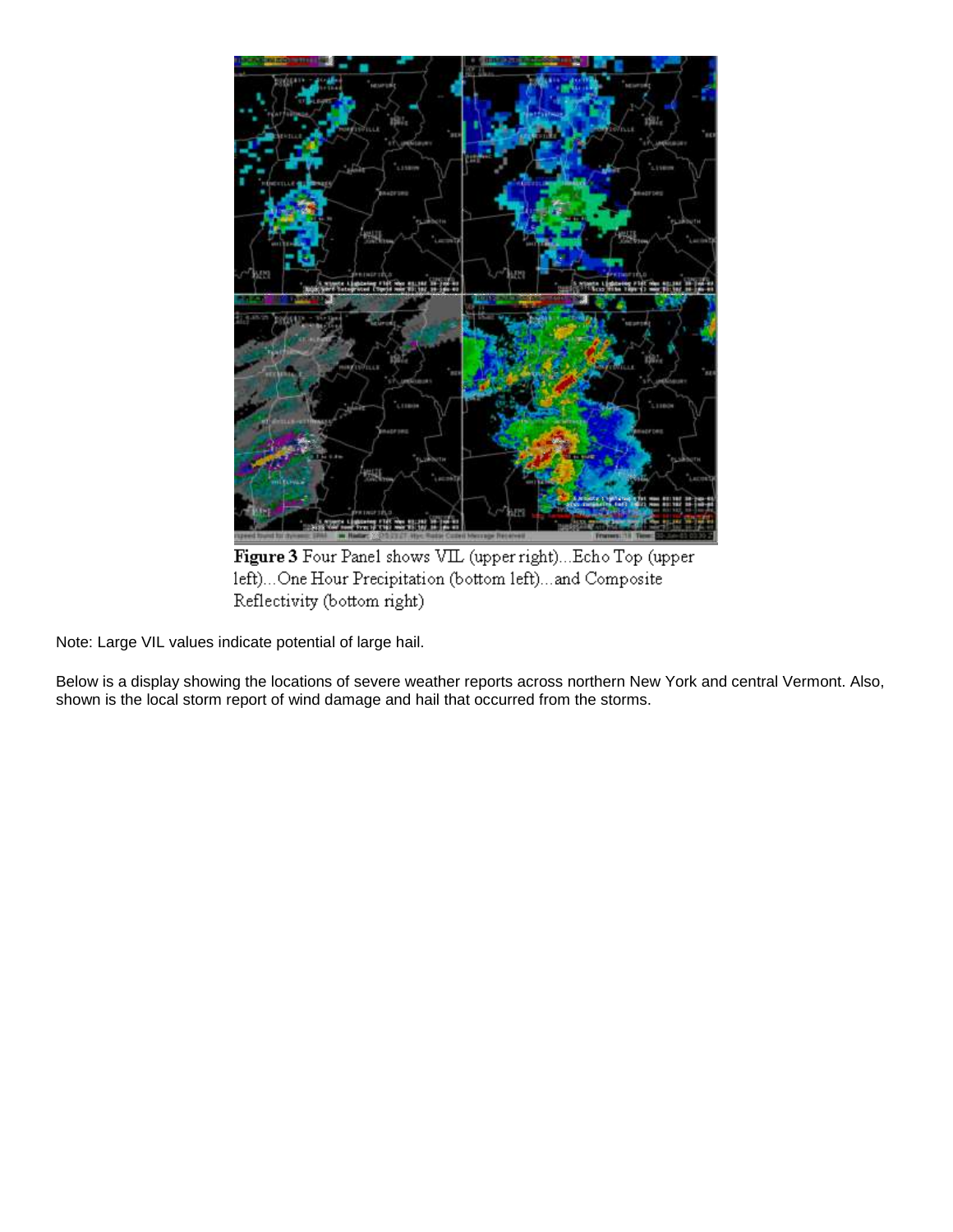

Figure 4 Plot of severe weather reports across our County Warning Area (CWA).